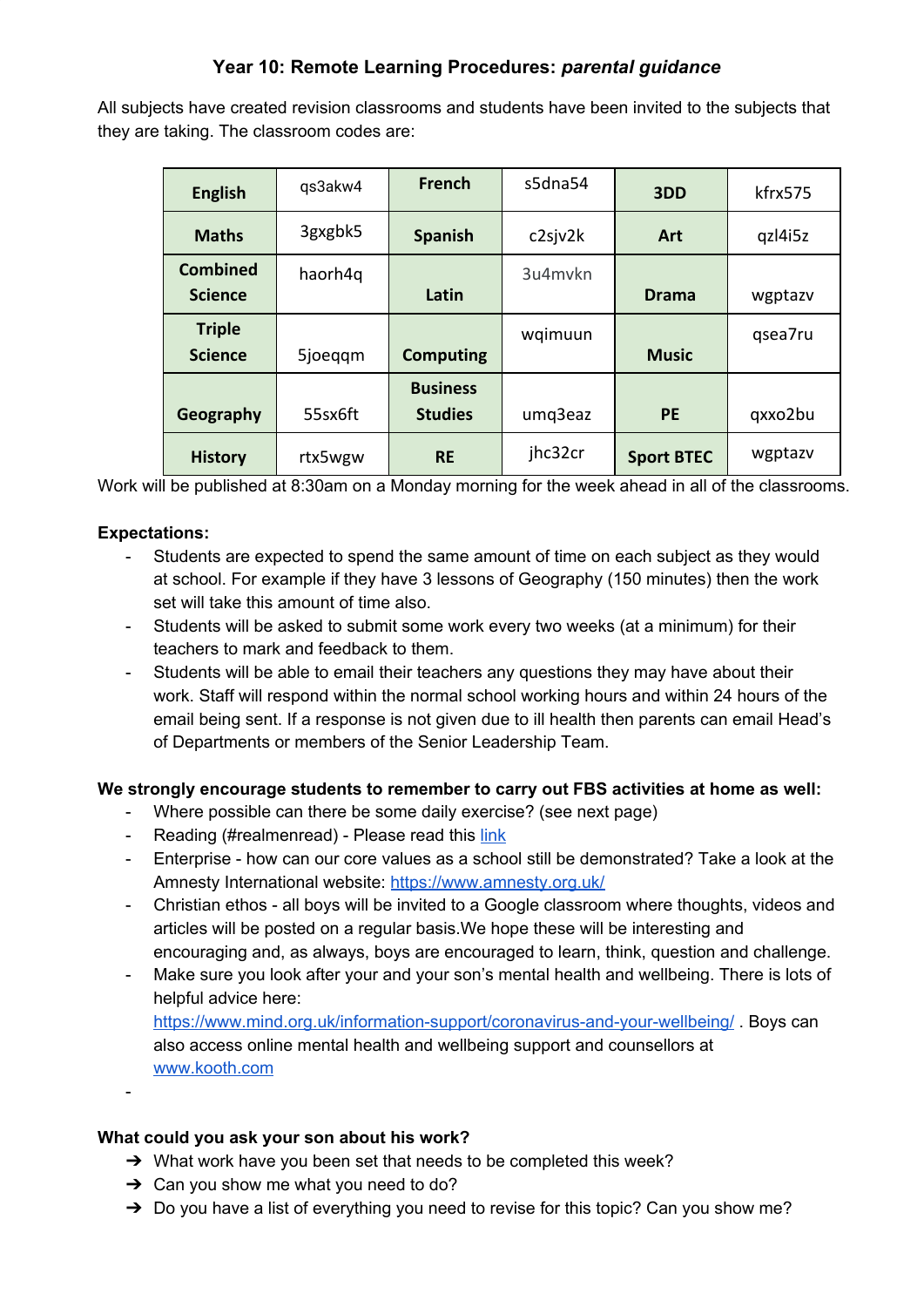# **Year 10: Remote Learning Procedures:** *parental guidance*

- $\rightarrow$  Is there a 'best' way to revise this topic?
- → How will you memorise these things for your next exam?
- → Are there some questions I can ask you to help test your knowledge?
- → What do these questions look like in the GCSE?
- → Are there practice exam questions you can complete for this topic? How much time should you spend on them? Shall I time you?
- → Is there a revision guide to support this revision? Do you have it?